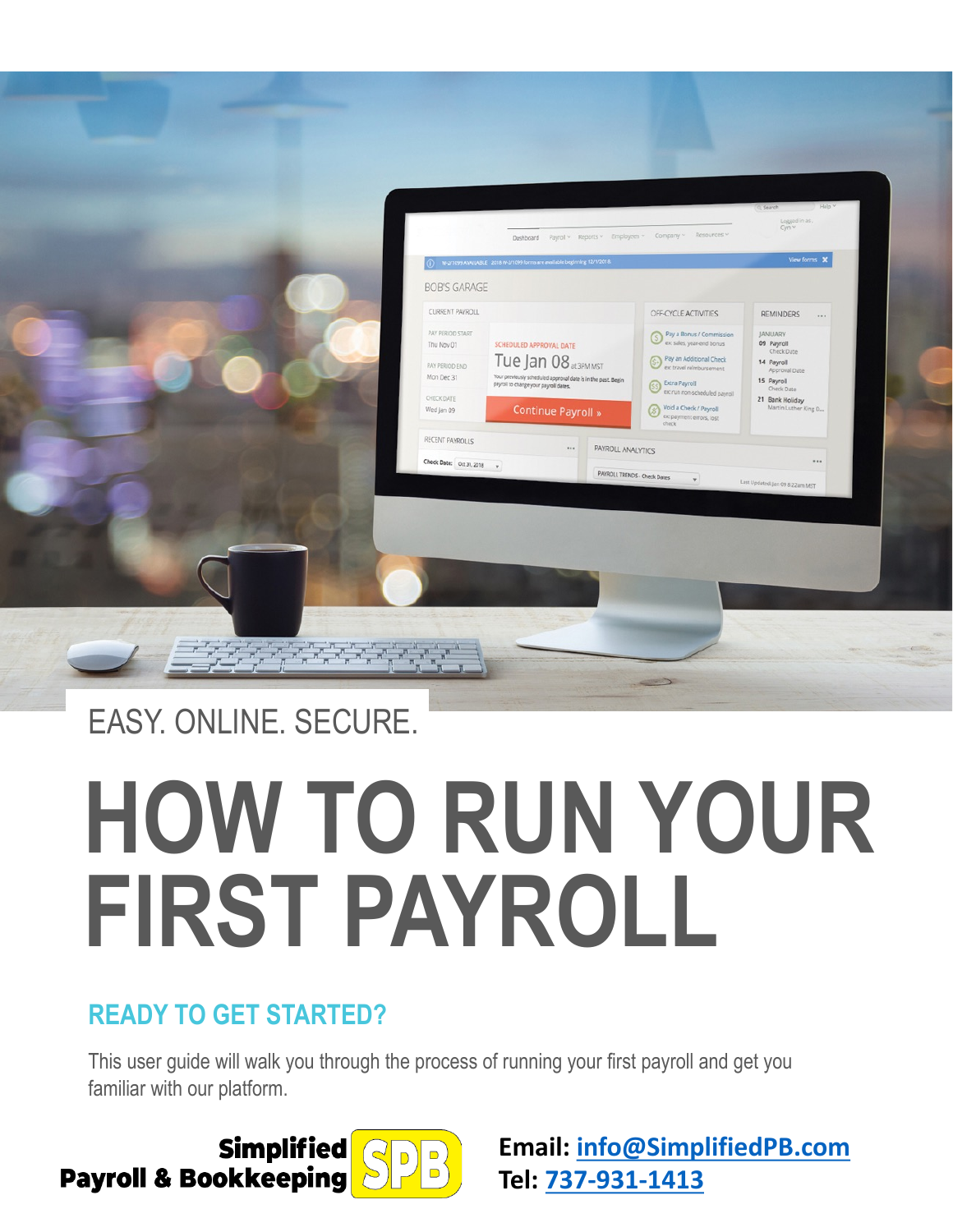#### **LET'S GET STARTED**

- Visit Simplified Payroll and Bookkeeping and select "Login" in the navigation bar on the top, right side of the screen.
- a Enter your **username** and **password** under the Payroll Administration Login.

#### **GETTING TO KNOW THE DASHBOARD**

After logging in, you will be brought to your **Dashboard.** This is where you will start your payroll each time.



Note: The lower half of the screen shows relevant payroll information pertaining both to recently run payrolls on our platform and key financial analytics. Click into these for a detailed breakdown.

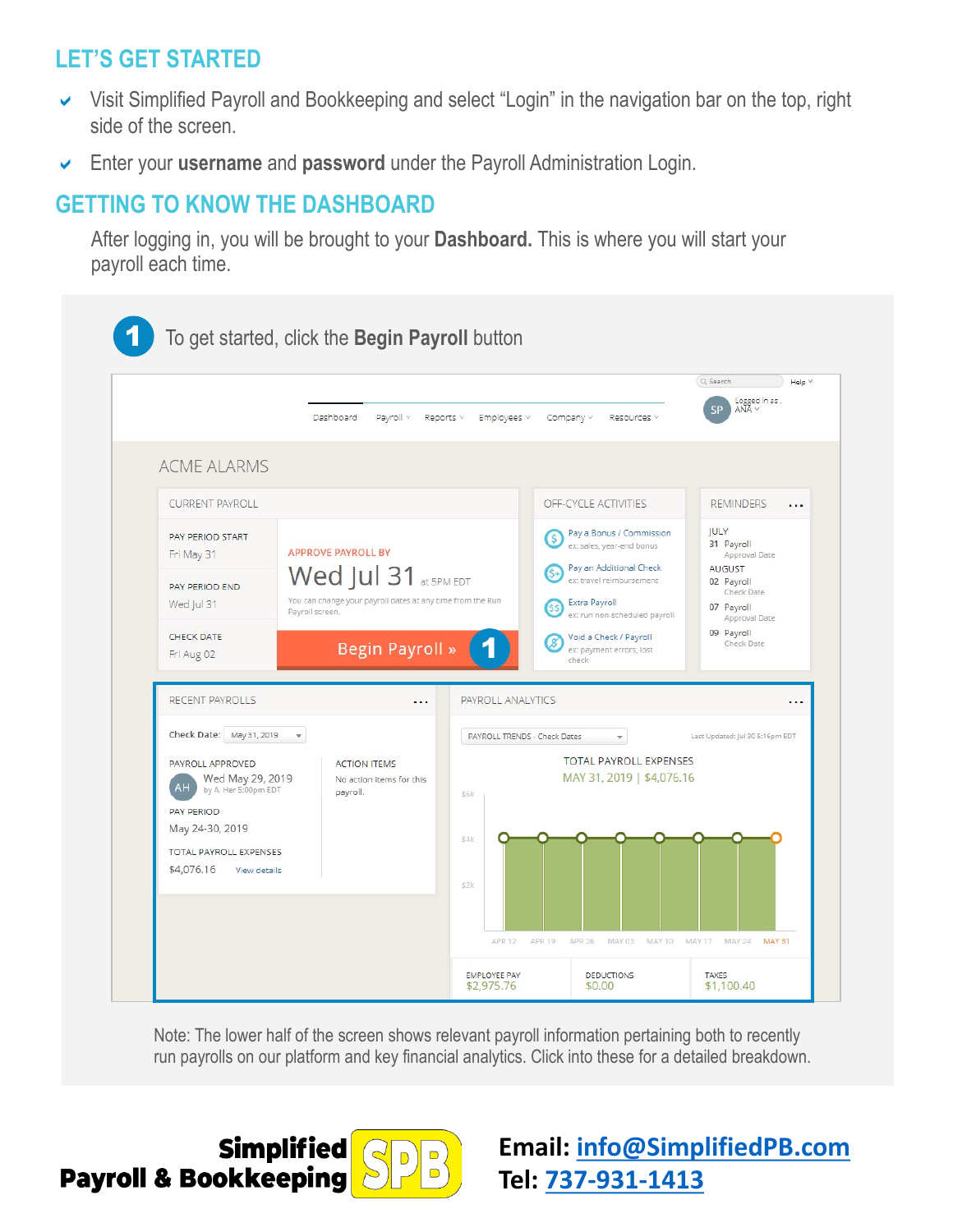#### **ENTER PAYROLL SCREEN**

After clicking into **Begin Payroll** from the **Dashboard**, you will be taken to the **Enter Payroll** screen. Here you will find your employees grouped by the following pay types: Hourly, Salaried and 1099 Contractors. For Hourly Employees and Contractors, you will enter hours for each employee. Salaried Employees' hours are auto-filled. You can enter any additional compensation, such as bonus, tips, or commission income, the employee may have earned during the pay period.



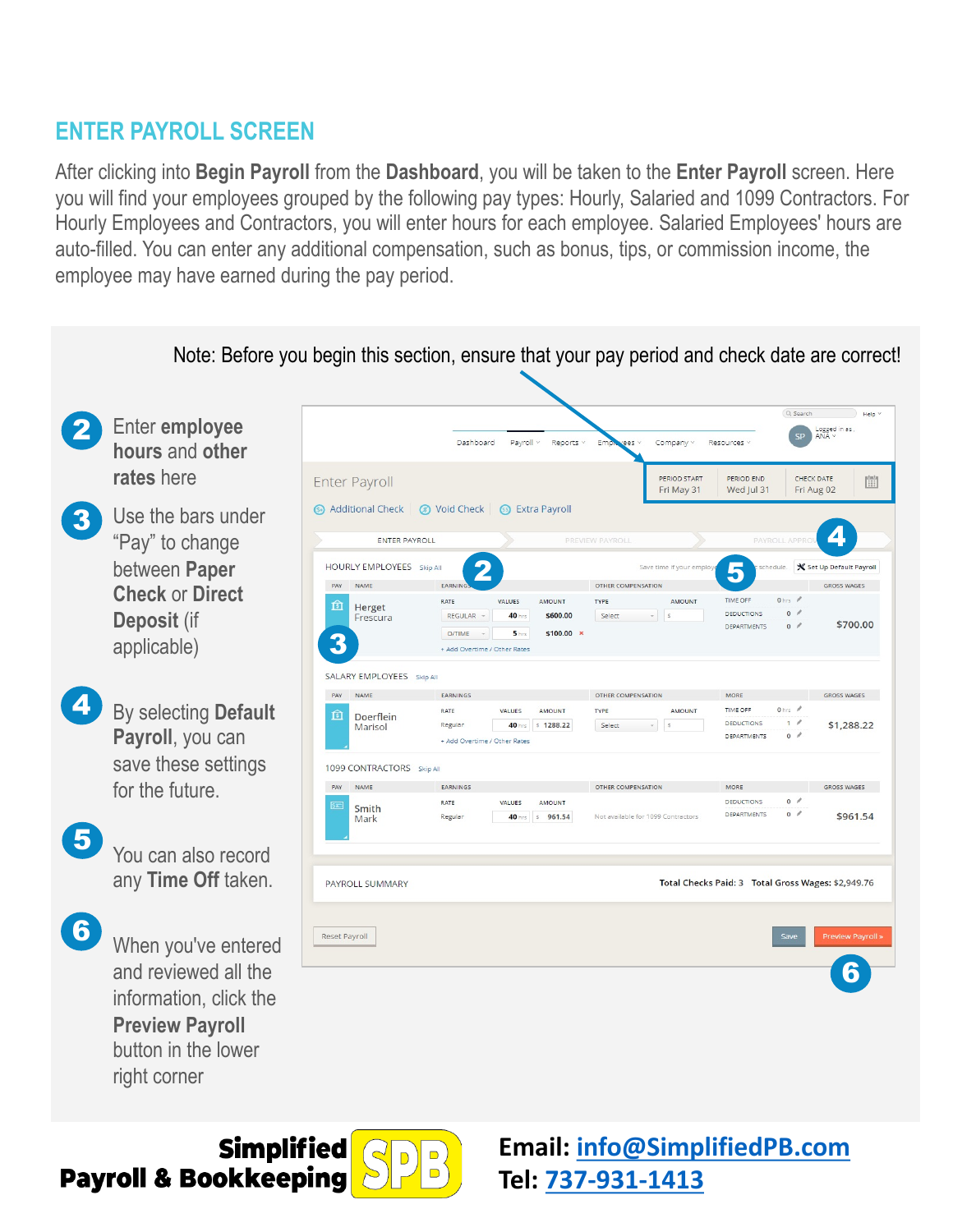#### **PREVIEW PAYROLL SCREEN**

The **Preview Payroll** screen allows you a chance to review all the earnings, deductions, and taxes before approving.

Tasks for the completion of the current payroll are broken down into two sections: **What We Will Do** and **What You Will Do**, and will identify how much you will need to have ready for the transaction.

8

9

7

If, at this point, you become aware of any needed changes, click the **Edit Payroll** button to return to the **Enter Payroll** Screen.

If everything is correct, you're ready to approve your first payroll! Check the **Confirmation Box, then click the Approve Payroll button to submit.** 



**Simplified Payroll & Bookkeeping** 



**Email: [info@SimplifiedPB.com](mailto:info@SimplifiedPB.com)**

**Tel: [737-931-1413](tel:737-931-1413)**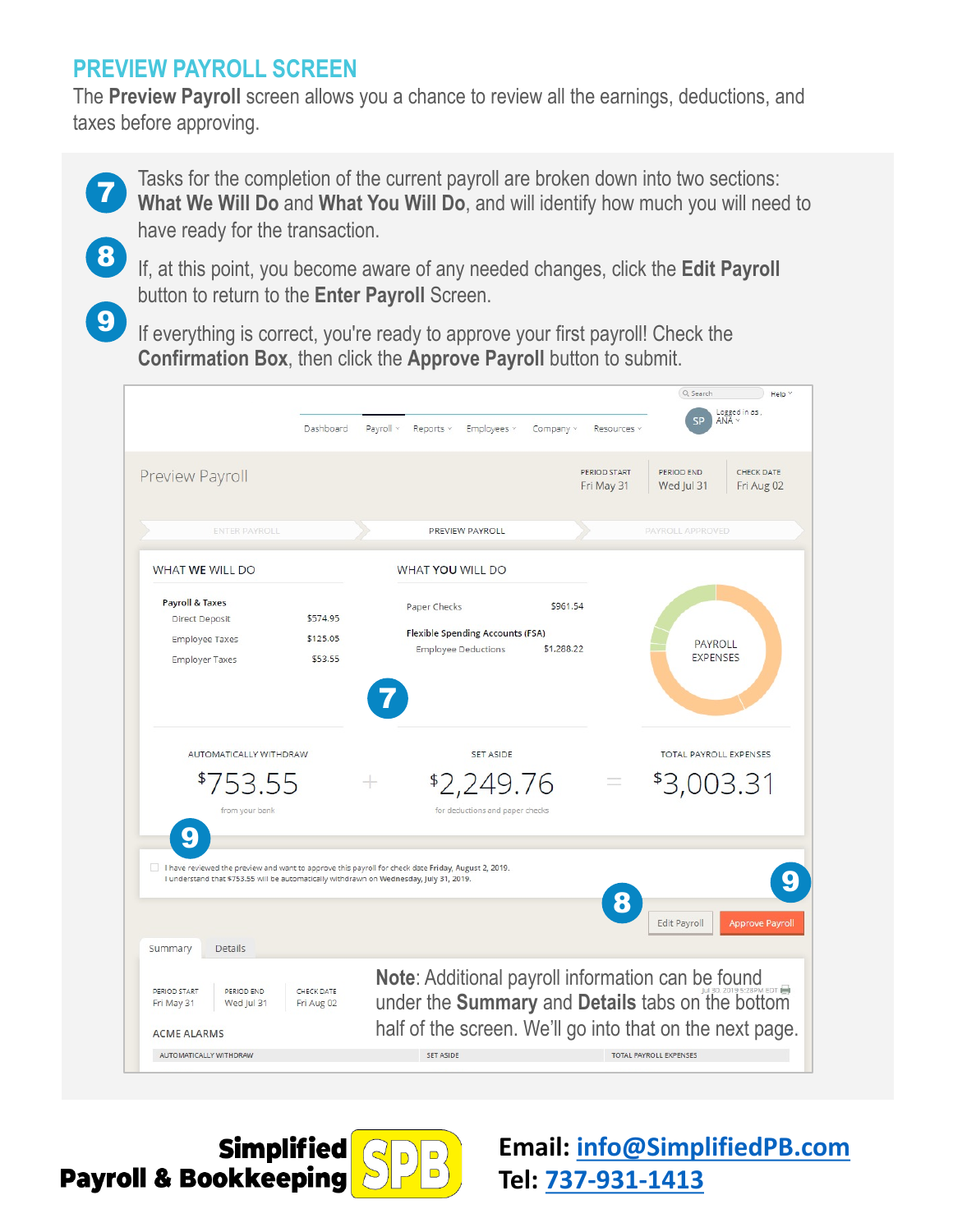#### **SUMMARY & DETAILS TABS**

In the **Details** tab, you will find a more detailed breakdown of the payroll you are processing. You can see each earning, tax and deduction for each employee paid on the payroll.

| PERIOD START<br>PERIOD END<br>Fri May 31<br>Wed Jul 31               | CHECK DATE<br>Fri Aug 02 |                           |                                                                  |                      |                                                |                                                                       |
|----------------------------------------------------------------------|--------------------------|---------------------------|------------------------------------------------------------------|----------------------|------------------------------------------------|-----------------------------------------------------------------------|
| <b>ACME ALARMS</b>                                                   |                          |                           |                                                                  |                      |                                                |                                                                       |
| Report Type: Payroll Preview Details                                 |                          |                           |                                                                  |                      |                                                |                                                                       |
| AUTOMATICALLY WITHDRAW                                               |                          |                           | SET ASIDE                                                        |                      | TOTAL PAYROLL EXPENSES                         |                                                                       |
| \$753.55                                                             |                          |                           | \$2,249.76                                                       |                      | \$3,003.31                                     |                                                                       |
| HOURLY EMPLOYEES                                                     |                          |                           |                                                                  |                      |                                                |                                                                       |
| <b>HERGET, FRESCURA</b>                                              |                          |                           |                                                                  |                      |                                                | NET PAY Direct Deposit \$574.95                                       |
| EARNINGS                                                             |                          |                           | EMPLOYEE TAXES & DEDUCTIONS                                      |                      | <b>EMPLOYER TAXES &amp; DEDUCTIONS</b>         |                                                                       |
| Type                                                                 | Values                   | Gross Wages               | Type                                                             | Amount               | Type                                           | Amount                                                                |
| REGULAR HOURLY                                                       | 40.00                    | \$600.00                  | FEDERAL WH                                                       | \$71.50              | MED ER                                         | \$10.15                                                               |
| EARNINGS                                                             |                          |                           | MED EE                                                           | \$10.15              | SOC SEC ER                                     | \$43.40                                                               |
| OVERTIME EARNINGS                                                    | 5.00                     | \$100.00                  | SOC SEC EE                                                       | \$43,40              |                                                |                                                                       |
|                                                                      |                          |                           |                                                                  |                      |                                                |                                                                       |
| TOTAL                                                                |                          | \$700.00                  | <b>TOTAL</b>                                                     | \$125.05             | <b>TOTAL</b>                                   |                                                                       |
| DOERFLEIN, MARISOL<br>EARNINGS<br>Type<br>REGULAR SALARY<br>EARNINGS | Values<br>40.00          | Gross Wages<br>\$1,288.22 | <b>EMPLOYEE TAXES &amp; DEDUCTIONS</b><br>Type<br>DEPENDENT CARE | Amount<br>\$1,288.22 | <b>EMPLOYER TAXES &amp; DEDUCTIONS</b><br>Type |                                                                       |
| SALARY EMPLOYEES<br><b>TOTAL</b><br>1099 CONTRACTORS<br>SMITH, MARK  |                          | \$1,288.22 TOTAL          |                                                                  | \$1,288.22 TOTAL     |                                                |                                                                       |
| EARNINGS                                                             |                          |                           | <b>EMPLOYEE TAXES &amp; DEDUCTIONS</b>                           |                      | <b>EMPLOYER TAXES &amp; DEDUCTIONS</b>         |                                                                       |
| Type                                                                 | Values                   | Gross Wages               | Type                                                             | Amount               | Type                                           |                                                                       |
| REGULAR 1099<br>EARNINGS                                             | 40.00                    | \$961.54                  |                                                                  |                      |                                                | \$53.55<br>Amount<br>\$0.00<br>NET PAY Paper Check \$961.54<br>Amount |